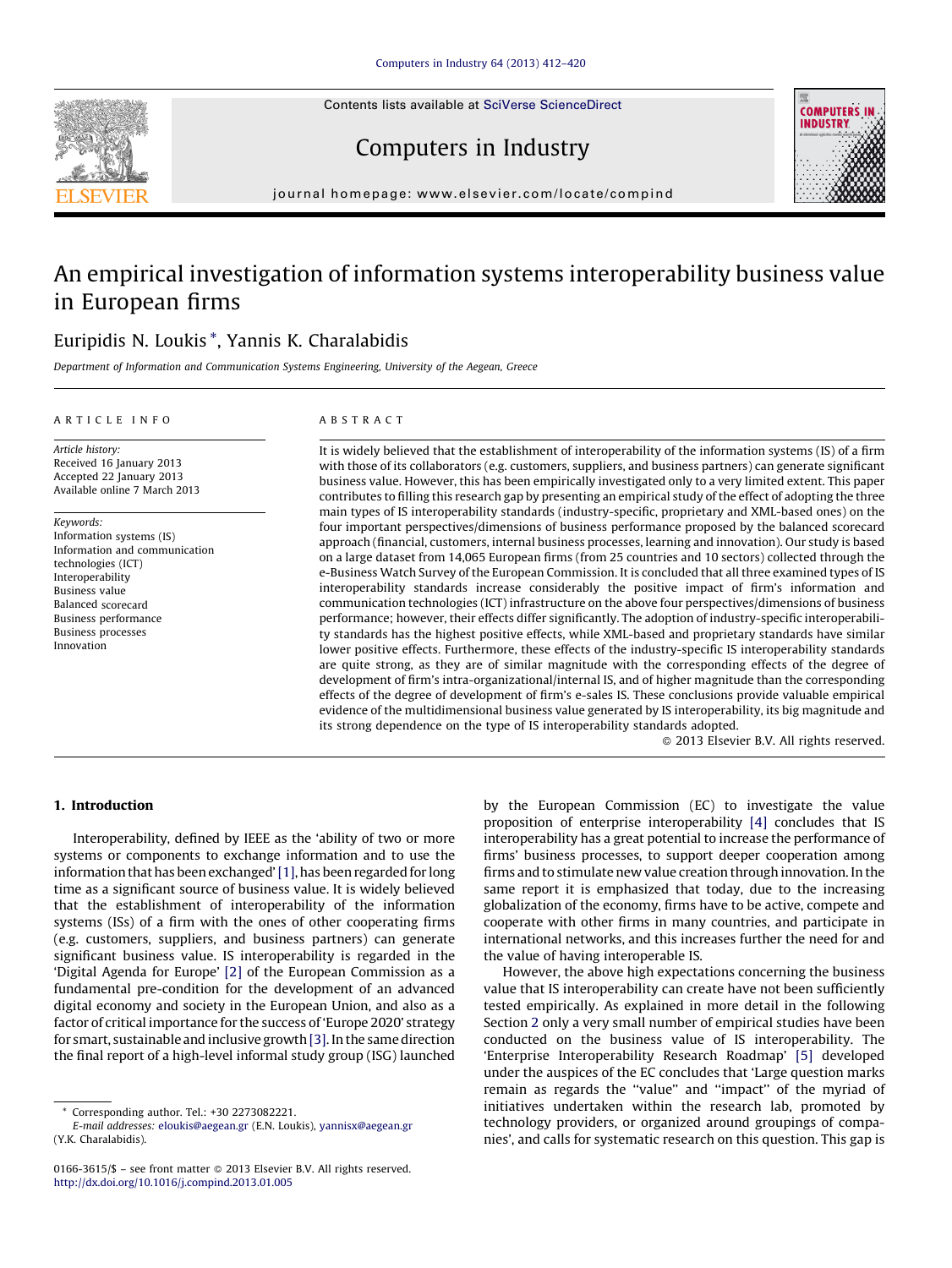<span id="page-1-0"></span>also strongly emphasized in the abovementioned EC report on the value proposition of enterprise interoperability [\[4\]](#page-7-0), which remarks that there is a lack of study and evidence of the value and impact of IS interoperability, and this has negative impact on its adoption by firms, and especially by SMEs; for this reason it recommends that it is necessary to put more emphasis and conduct more research on this critical issue. Therefore more empirical research is required concerning the business value that IS interoperability creates in order to understand better its main dimensions, its magnitude and the factors affecting it.

This paper contributes to filling this research gap. In particular, its main contributions are:

- 1. It adds to the quite limited empirical literature on the business value of IS interoperability by presenting an empirical study of the effect of semantic-level IS interoperability on business performance, which is based on a large dataset collected from 14,065 European firms (from 25 countries and 10 sectors) through the e-Business Watch Survey of the European Commission.
- 2. It examines this effect not only with respect to firm's financial performance, but also with respect to all the four main business performance perspectives/dimensions proposed by the wellestablished balanced scorecard approach (financial, customers, internal business processes, learning and innovation) [\[6–9\],](#page-8-0) which has been repeatedly used in empirical IS studies in the past [\[10–13\],](#page-8-0) based on the arguments and recommendations of [\[14\].](#page-8-0)
- 3. It examines and compares the effects on business performance of adopting the three main types of semantic layer IS interoperability standards: industry-specific standards, proprietary standards and XML-based standards [\[15–17\].](#page-8-0)
- 4. It also examines the magnitudes of these effects in a 'pragmatic' manner, by comparing them with the corresponding effects of the 'classical' determinants of the business value a firm derives from information and communication technologies (ICT): the degree of development of its intra-organizational (internal) and e-sales IS.

The industry-specific standards have been created mainly by industry associations or sectoral standardization bodies, in order to enable the electronic exchange of important business documents (e.g. quotations, orders, shipment notes, invoices, and payment notes) between firms of a specific industry, their suppliers, customers and business partners. As a typical example one may consider the health sector specific standards published and maintained by organizations like the Clinical Data Interchange Standards Consortium (CDISC)(see <http://www.cdisc.org/> ). Such industry-specific standards usually are 'tailored' to meet the needs of the firms of the specific sector, so they have exactly the whole needed ''depth and breadth'': they include all the range of the required elements of the exchanged business documents (even the specific ones to the particular industry), and at the same time they do not carry additional elements that would serve other industries.

The proprietary standards are typically being created and maintained by large and strong firms which can act as channel masters, imposing such de-facto specifications to their customers, suppliers or business partners. Such interconnection standards are still very popular in several sectors, e.g. in the large, multinational supermarket chains for accepting electronic invoices from myriads of small and medium suppliers. As a typical example we can mention the TESCO electronic invoicing specifications (see Tesco Invoice Delivery Service, at [http://tesco.gxs.co.uk\)](http://tesco.gxs.co.uk/). They usually have extensive depth and breadth, but include mainly the elements required by the strong creator firm.

The XML-based standards are typically cross-sectoral, more open and customizable specifications of business documents' interchange formats, based on the XML (eXtensible Markup Language), aiming to be used by firms of all sectors. Typical examples of XML-based standards are the Universal Business Language (UBL) specifications (providing a library of standard XML specifications for the most frequently used business documents, to be used in general procurement and transport contexts, see [https://www.oasis-open.org/committees/tc\\_home.php?wg\\_ab-](https://www.oasis-open.org/committees/tc_home.php?wg_abbrev=ubl)

[brev=ubl](https://www.oasis-open.org/committees/tc_home.php?wg_abbrev=ubl)), or the eXtensible Business Reporting Language (XBRL) (supporting financial information exchange, see [http://](http://www.xbrl.org/) [www.xbrl.org](http://www.xbrl.org/)). They are broad enough to cover many important aspects of the documents that need to be exchanged among firms, but lack the needed depth for representing sector-specific characteristics and information elements, as they have been developed with a 'least common denominator' logic, i.e. they include mainly elements that are common across sectors. Due to the fast adoption of XML by the industry, such standards lately penetrate in practically every sector, and at the same time many associations and key industrial players are slowly porting their specifications to XML.

In order to reach a higher maturity in the interoperability domain, and create a sound scientific base of it, it is necessary not only to develop interoperability architectures, frameworks, methods and standards, but also to examine empirically their business value and impact on various important dimensions of business performance, at the level of the individual firm and the whole supply chain [\[18–20\]](#page-8-0); this is going to assist in making more informed decisions concerning the adoption of such interoperability architectures, frameworks, methods and standards, taking into account not only technical, but also business value factors as well. Our study contributes in this direction, by investigating empirically the impact at the firm level of the three main types of semantic-layer IS interoperability standards on four important dimensions of business performance, based on a large European dataset. We believe that the findings of this study are useful to the rapidly growing community of researchers, practitioners, and also consulting and ICT companies, working in the area of IS interoperability. Furthermore, they are useful to standardization bodies and also to government organizations of various layers responsible for the design and implementation of policies for the development of digital economy and society in their constituencies. Finally, our findings are useful to individual firms formulating their IS interoperability strategies.

Our paper is structured in six sections. In the following Section 2 a review of relevant literature is presented, while in Section [3](#page-3-0) the research design and hypotheses are described. The data and method of our study are described in Section [4](#page-4-0), while the results are presented and discussed in Section [5.](#page-5-0) Finally in Section [6](#page-6-0) the conclusions are summarized and future research directions are proposed.

## 2. Literature review

Previous literature has identified and discussed various dimensions of the business value that IS interoperability generates. It is worth reviewing in more detail some representative studies in this area, which combine conclusions from several relevant publications. Choi and Whinston [\[21\]](#page-8-0) argue that IS interoperability is fundamental in order to maximize the benefits from computing and networking technologies, and make full exploitation of their potential. In particular, it allows firms to communicate, exchange information, deliver products and services in real time, and this results in significant business benefits. It can improve efficiencies in managing multi-partner transactions, in which multiple transactions occur among numerous participants who are very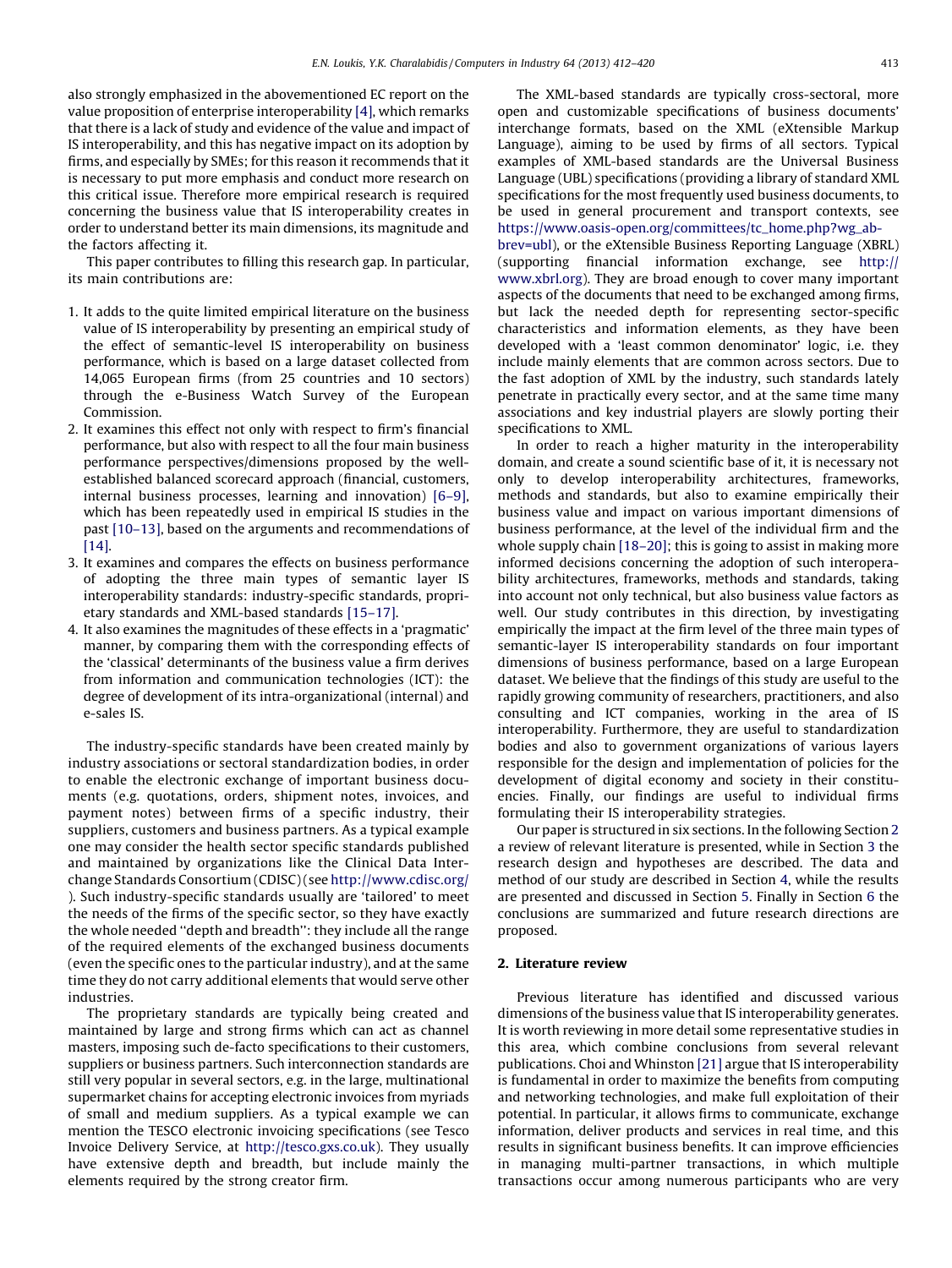often dispersed geographically. In general it can significantly improve efficiency in product design, manufacturing and distribution, and at the same time increase customers' choices and satisfaction. At the same time IS interoperability is a key enabler of advanced and highly beneficial business practices, such as supply chain management, logistics management, knowledge management, online retailing and auction markets, since it can reduce their costs and make them easier to implement. The same paper also argues that the business value generated by interoperability is not limited to efficiency gains, as it can be a fundamental driver and enabler of important collaborative innovations; it enables the personalization of offerings and the composition at a low cost of new complex products/services by combining and bundling complementary products/services from many different suppliers who are active in traditionally separated markets. Grilo et al. [\[14\]](#page-8-0) argue that firms today increasingly tend to be active in several countries, so they have to cooperate with more and geographically dispersed suppliers and customers; also, they have to change the way they produce and innovate, increase productivity and flexibility, achieve higher levels of integration of their internal value chain and of the external supply chains in which they participate, and to exploit better the information rich supplier and distribution chain. Establishing IS interoperability with trading partners is of critical importance for meeting the above requirements. The same paper identifies three main functions of IS interoperability which can generate significant business value: informational function (exchange of information of various levels of complexity), transactional function (electronic execution of the whole life-cycle of various types of transactions) and collaboration function (collaborative products/services design and development). Due to this multi-dimensional value generated by IS interoperability it is suggested that a balanced scorecard approach should be adopted for measuring it. The abovementioned report on the 'Enterprise Interoperability Research Roadmap' [\[5\]](#page-7-0) sheds light on the significance of IS interoperability for the formation and operation of 'virtual organizations', defined as 'groupings of legally distinct or related enterprises coming together to exploit a particular product or service opportunity, collaborating closely whilst still remaining independent and potentially competing in other markets or even other products/services in the same market'. IS interoperability is of critical importance for the sharing of knowledge within a virtual organization and for making better decisions based not only on 'local' information (coming from one of the enterprises participating in the virtual organization), but also on 'global' information (coming from all the participating enterprises), which can both increase significantly its competitiveness and profitability. For these reasons it is finally concluded that one of the 'grand challenges' for IS interoperability research is to gain deeper understanding of the above capabilities and to make better exploitation of them.

The value proposition of IS interoperability is elaborated in more detail in the abovementioned report on 'Unleashing the Potential of the European Knowledge Economy–Value Proposition for Enterprise Interoperability' [\[4\].](#page-7-0) It concludes that IS interoperability has the potential to improve efficiency dramatically, which has been the main focus in the past, but additionally can also drive the collaborative development of significant value innovation by 'value networks', defined according to Allee [\[22\]](#page-8-0) as 'webs of relationships that generate tangible and intangible value through complex dynamic exchanges between two or more individuals, groups, or organizations'. In this direction it defines the new value proposition of IS interoperability as ''Value innovation derived from new forms of open collaboration and channels targeting new, global and highly customized niches, and grounded in interoperable complex ecosystems, connecting end-users, producers, suppliers, software vendors, telecommunication companies, public

bodies and citizens; empowering employees; and sustaining stronger economic growth''. The same report proposes an 'Enterprise Interoperability Value Framework' (EIVP), which identifies five types of interaction among firms that can be supported and enhanced by the interoperability of their IS:

- 1. Communication exchange of information.
- 2. Coordination alignment of activities for mutual benefit, avoiding gaps and overlaps, in order to achieve efficiency gains.
- 3. Cooperation obtaining mutual benefits by sharing or partitioning work, or by establishing supply chain visibility, where manufacturers and distributors allow each other's visibility of stocks, sales and production plans in order to optimize value chain stocks.
- 4. Collaboration an engagement to work together in order to achieve results and innovative solutions that the participants would be unable to accomplish alone.
- 5. New sales channels ''selling less of more products'', which, according to Anderson [\[23\]](#page-8-0), means producing a wider range of products and gaining greater access to small niche markets for selling these products.

While the first of the above interaction types support mainly 'red ocean strategies' (in which firms compete for selling existing established products and services through lower prices or marginal innovations), the last ones support and facilitate 'blue ocean strategies' (in which firms aim to create new market spaces, or ''blue oceans'', making the competition irrelevant, by introducing radical innovations in the products, services and processes), using the terminology introduced by Kim and Mauborgne [\[24,25\]](#page-8-0). Also, according to this framework the scope of exploitation of IS interoperability can vary considerably, and this is a significant determinant of the magnitude of the business value generated. In particular, interoperability can be exploited for achieving internal information integration (i.e. for making interoperable the applications of different organizational units of the firm), or have a wider scope aiming at supporting specific dyadic business relationships, a hub-spokes structure, or even business networks; widening the scope of exploitation will result in more business value. The above EIVP framework has already been successfully used for analysing IS interoperability in the Architecture, Engineering and Construction (AEC) sector [\[26,27\].](#page-8-0)

Recently, in their introductory paper [\[19\]](#page-8-0) of a Special Issue on ' Sustainable interoperability: The future of Internet based industrial enterprises', Jardim-Goncalves et al. argue that IS interoperability is a key enabler for unlocking the full potential of organizations, processes and systems in both the public and private sector, enabling seamless cooperation among organizations in all stages of development and production of goods and services, reducing barriers to communication and fostering a new networked business culture. It is also emphasized that IS interoperability has a great potential for supporting substantially not only established and stable networks based on long term collaborations, but also less stable networks that continuously evolve adapting changes in the business environment, or even short-lived collaborative initiatives (e.g. having the form of a consortium) for the exploitation of business opportunities.

IS interoperability constitutes a valuable infrastructure, which facilitates and drives various advanced and highly beneficial business practices, making them less costly and more easy and quick to implement and beneficial. Such business practices are:

• Electronic data interchange (EDI) [\[13,28–30\]](#page-8-0), which allows the electronic exchange of various types of structured business documents with customers, sales channels, suppliers, business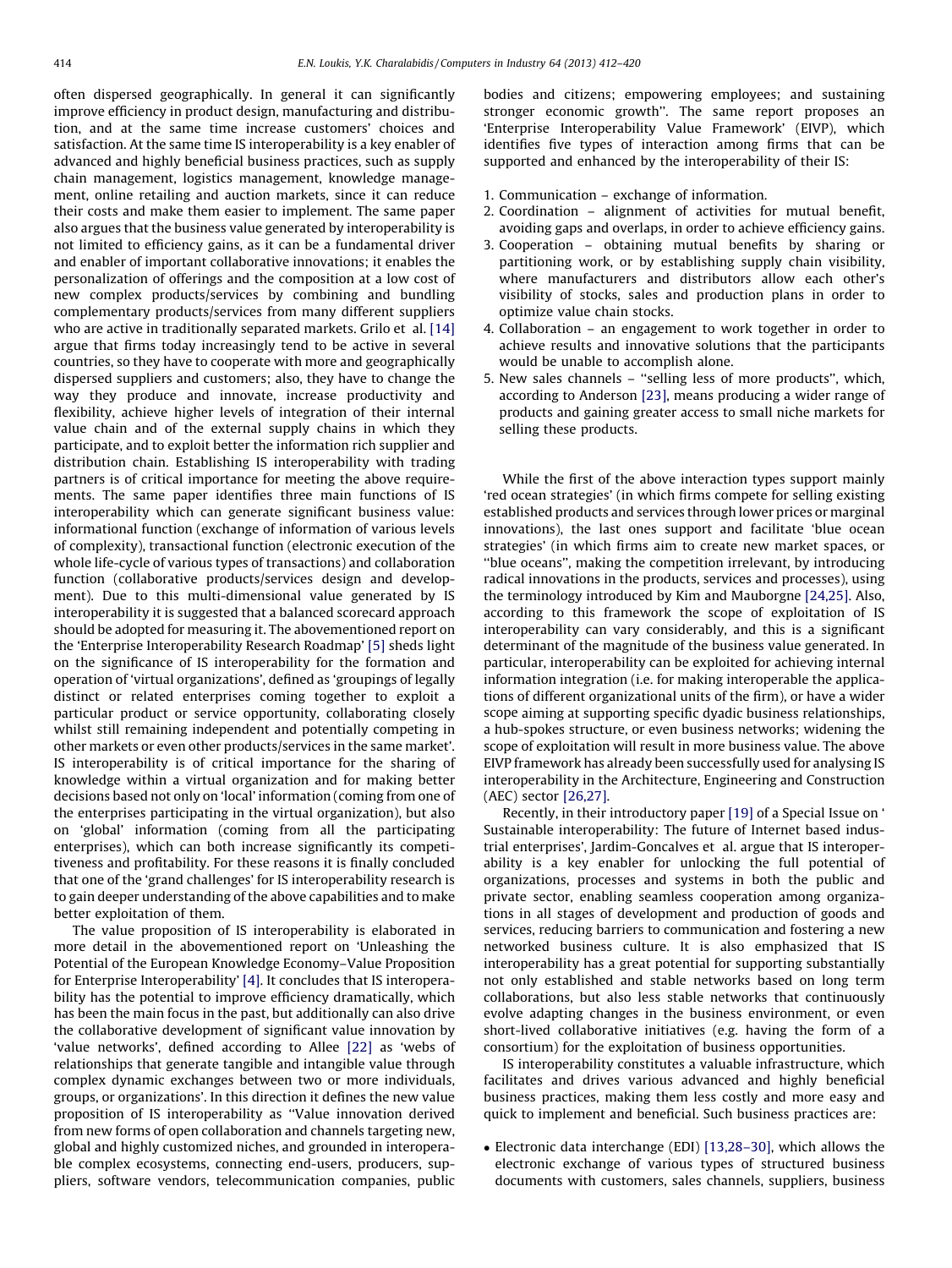<span id="page-3-0"></span>partners, etc. (e.g. quotations, orders, shipment notes, invoices, and payment notes), resulting in significant operational and strategic benefits.

- Collaborative planning, forecasting and replenishment (CPFR) [\[31–33\],](#page-8-0) which is defined as the combination of data and the intelligence of multiple trading partners across the supply chain in order to improve planning and fulfilment of customer demand.
- Vendor-managed inventory (VMI) [\[34–36\],](#page-8-0) defined as a new approach to inventory management, in which the supplier assumes the responsibility of tracking and replenishing firm's inventory; it can improve customers' service and at the same time reduce inventory cost.
- Open innovation [\[37–40\],](#page-8-0) defined as the use of input (e.g. ideas, remarks, needs, knowledge, and market information) from outsiders (such as customers, suppliers and business partners) in firm's innovation process, in order to make it more productive and expand the markets for the innovative products; innovation design and implementation processes of firms recently tend to become more and more open, initially in the high-tech industries, and later in other industries as well. Such open innovation practices can be facilitated and enhanced by IS interoperability allowing the easy exchange of innovative products' design files (e.g. at various stages of theirdevelopment, or different alternative designs of them), and also remarks and suggestions on them, and relevant demand and production plans, with customers, suppliers and business partners.
- Participation in value networks, virtual organizations and digital business ecosystems [\[41–45\],](#page-8-0) in which innovative products and services offering higher levels of value to customers are collaboratively conceived, designed, produced and delivered, and the distinction between provider and customer gradually disappears, as customers co-create with producers highly innovative products and services.
- Creation of new business models [\[46–49\]](#page-8-0), which are defined as new value propositions and value production architectures in combination with appropriate models of revenue and profits generation.

It should be emphasized that the extent of exploiting the above capabilities finally determines the extent of value generation from IS interoperability.

However, the business value of IS interoperability has been only to a very limited extent investigated empirically using large datasets; only a very small number of empirical studies have been conducted on IS interoperability business value. Boh et al. [\[50\]](#page-8-0) investigate empirically the effect of a single industry-specific standard (the RosettaNet, a standard aiming to facilitate B2B electronic transactions in high-tech industries, such as semiconductor manufacturing and telecommunications) extent of deployment and integration in business processes on the operational and strategic benefits that adopting firms obtain; it is based on dataset collected from 62 firms from China, Japan, Malaysia, Singapore and Taiwan. It concluded that integration and deployment of this standard have similar positive effects on the strategic benefits, while the former is the main determinant of the operational benefits. Mouzakitis et al. [\[51\]](#page-8-0) investigate empirically the effect of five layers of interoperability (network, data, application, process and business) on the required effort for B2B IS integration; it is based on a dataset collected from 239 Greek firms which had successfully completed at least one B2B IS integration project. It was concluded that IS interoperability at the data, process and business levels is significantly associated negatively with integration effort.

Therefore, only a very small number of empirical studies have been conducted on the business value generated by IS interoperability, all based on small datasets collected from firms of a single country. Furthermore, these few empirical studies do not investigate the different aspects of business value generated by IS interoperability (i.e. its impacts on various aspects of firm's operation and performance), do not examine its effect on firm's innovation activity, and also do not examine and compare these effects for different types of standards. Also, the research frameworks employed do not allow 'pragmatic' assessments of the magnitude of the value generated by IS interoperability by comparing its impacts on various perspectives/dimensions of business performance with the ones of the 'classical' determinants of ICT-related business value at the firm level, such as the degree of development of firm's intra-organizational IS or e-sales IS.

#### 3. Research design and hypotheses

The present study contributes to filling the above empirical research gaps concerning the highly important issue of IS interoperability business value, focusing on semantic layer interoperability, a very important and fundamental layer of interoperability (taking into account that the wide use of Internet by firms has led to high levels of IS interoperability among firms at the lower network layer). In particular, this study examines the effects of adopting the three main types of IS interoperability standards, the industry-specific, proprietary and XML-based standards, on the four perspectives/dimensions of business performance proposed by the well-established balanced scorecard approach [\[6–9\]](#page-8-0) (financial, customers' value, internal business processes, learning and innovation), recognizing the multi-dimensional nature of the business value generated by IS interoperability according to previous relevant literature (see Section [2\)](#page-1-0). Since the above four dimensions of firm's business performance are influenced to a large extent by many internal and external factors, in addition to ICT usage, we have focused on the impacts of firm's ICT infrastructure on these four business performance dimensions as our dependent variables (an approach adopted by many previous empirical studies in the area of IS, e.g. [\[52–54\]\)](#page-8-0), and examine the effects on them of adopting the above IS interoperability standards.

Our first research hypothesis concerns the effect of adopting IS interoperability standards on the impact of firm's ICT on the performance of its business processes. These standards allow the easy and low cost exchange of various types of data between the firm and its customers, suppliers and business partners, without the need of developing complex data conversion programmes or human interventions. The exchanged data can be both at the informational and the transactional mode (using the terminology introduced in the previous Section [2\)](#page-1-0), and can concern quotations, orders, shipments, receipts, invoices, payments and returns, or even descriptions of products and services at various levels of detail [\[28,29\]](#page-8-0). Also, data can be exchanged that support and enhance coordination and collaboration, for instance data on stock levels, production plans, sales forecasts, or on common projects [\[32,36\].](#page-8-0) This electronic data interchange generates significant operational benefits, such as less paperwork resulting in reductions in administrative personnel, less errors, faster payments/ improved cash-flow, avoidance of production stoppages resulting from lack of raw material, reduction of purchasing/sales cycles (ordering, delivery and invoice) and reduction of stock levels [\[28\].](#page-8-0) The above are expected to increase the impact of firm's ICT infrastructure on the performance of business processes. Therefore our first research hypothesis is:

H1. The adoption of IS interoperability standards increases the impact of ICT on firm's business processes performance.

The adoption of IS interoperability standards is also expected to increase the value offered by a firm to its customers. It allows the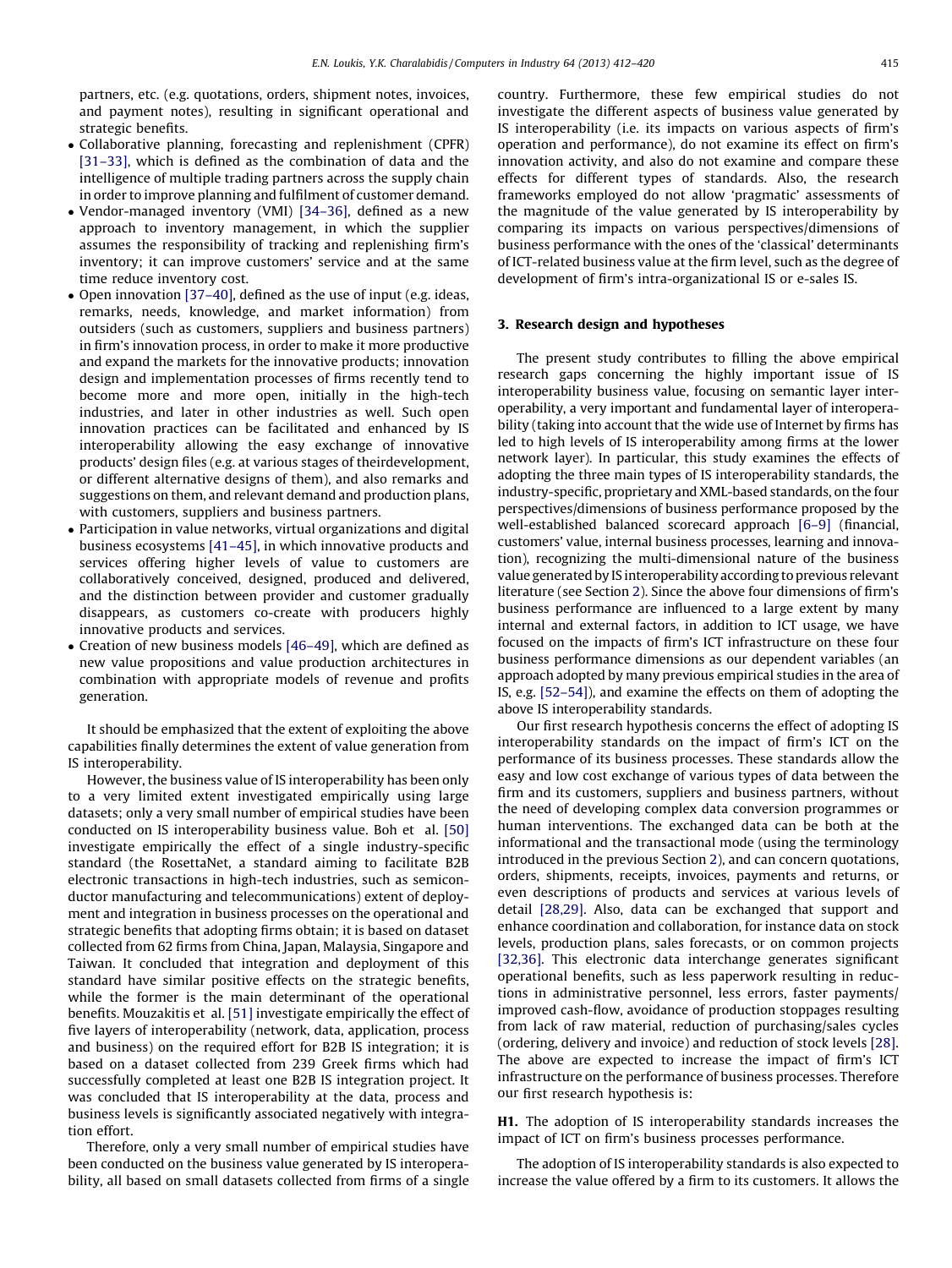<span id="page-4-0"></span>easy and low cost electronic execution and completion of customers' transactions through the electronic exchange of quotations, orders, shipment notes, invoices and payment notes, which will reduce their transaction costs and at the same time will increase the speed of delivery to them of our products and services [\[13,21\].](#page-8-0) The free flow of data between a firm and its customers that IS interoperability enables contributes positively to the improvement of important customer service components, such as order cycle time, product availability, distribution information provision, distribution correctness and distribution flexibility [\[55\]](#page-8-0). At the same time it reduces the cost of the personalization of products and services offered to customers so that they serve their specialized needs and tastes, and the composition of complex products/services by bundling complementary products/services from many different suppliers [\[4,21\].](#page-7-0) In general IS interoperability supports a more intensive interaction between a firm and its customers, so that collaborative 'value co-creation' [\[28\]](#page-8-0) can take place. For the above reasons we expect that firm's IS interoperability will increase the impact of its ICT infrastructure on the value offered to its customers. Therefore our second research hypothesis is:

H2. The adoption of IS interoperability standards increases the impact of ICT on the value offered to customers.

Furthermore, the establishment of IS interoperability with existing and potential customers, suppliers and business partners that these standards enable can be very useful for the collaborative design and implementation of innovations. Today the innovation process becomes increasingly 'open', involving to a significant extent firm's customers, suppliers and business partners [\[37–39\];](#page-8-0) for this purpose among them should be exchanged initially ideas and then structured documents (e.g. with designs of new products, and later with demand and production plans), and this can be facilitated and supported by the interoperability of their IS. Interorganizational networks, which facilitate the accelerated flows of information, resources and trust necessary to develop and diffuse innovation, have become of critical importance for innovation [\[44\].](#page-8-0) The above interactions can be greatly supported by IS interoperability. Also, it is of critical importance for the development and operation of various types of new business models [\[46,47\],](#page-8-0) which create new value propositions and value production architectures. Finally, IS interoperability is a necessary infrastructure for the participation in local or international networks, such as value networks, virtual organizations and digital business ecosystems [\[44,45\],](#page-8-0) which are highly important for exchange of knowledge and innovation. For these reasons we expect that firm's IS interoperability will increase the impact of its ICT infrastructure on its innovation activity. So our third research hypothesis is:

H3. The adoption of IS interoperability standards increases the impact of ICT on firm's innovation activity.

Finally, since the adoption of IS interoperability standards is expected – as mentioned above – to increase the impact of firm's ICT infrastructure on the performance of business processes, the value offered to customers and the innovation activity, we expect that it will increase the impact of firm's ICT infrastructure on its financial performance as well. Therefore our fourth research hypothesis is:

H4. The adoption of IS interoperability standards increases the impact of ICT on firm's financial performance.

#### 4. Data and method

For this empirical study we used a large dataset collected in the 'e-Business Survey 2006', which was conducted by the European e-Business Market W@tch [\(www.ebusiness-watch.org\)](http://www.ebusiness-watch.org/), an observatory organization supported by the DG Enterprise and Industry of the European Commission. This survey included interviews with decision-makers of 14,065 firms from 29 European countries (European Union (EU) member states, acceding and candidate countries and also countries of the European Economic Area (EEA)), which were conducted using computer-aided telephone interview (CATI) technology. They were based on a structured questionnaire with a large number of closed questions concerning the usage of various types of ICT infrastructures and applications, impact of ICT, innovation activity and business performance. In [Appendix](#page-7-0) A we can see the specific questions we used from the above questionnaire for this study. The target population of this survey included all firms of the above countries which are active in one of the following ten selected highly important economy sectors (covering both manufacturing and services): food and beverages (S1), footwear (S2), pulp and paper (S3), ICT manufacturing (S4), consumer electronics (S5), shipbuilding and repair (S6), construction (S7), tourism (S8), telecommunication services (S9) and hospital activities (S10). A stratified sample by company size and sector was randomly selected from this population, including a 10% share of large firms (with 250+ employees), a 30% share of medium sized firms (with 50–249 employees), a 25% share of small firms (with 10–49 employees), while the remaining 35% were micro firms (with less than 10 employees). In each of the above 29 countries the data collection was conducted by a local partner firm, which selected the local sample based on the above percentages and using official statistical records and widely recognized business directories such as Dun and Bradstreet or Hein und Partner Business Pool (both used in several countries), under the coordination of the European e-Business Market European e-Business Market W@tch.

In order to test the research hypotheses developed in Section [3,](#page-3-0) for each of the four perspectives/dimensions of business performance proposed by the balanced scorecard approach (financial, customers' value, internal business process, learning and innovation), we estimated one regression model with the specification shown below, having as dependent variable the impact of ICT on this perspective/dimension of business performance (ICT\_BP):

ICT BP =  $b0 + (b1 \times IND_{ST}) + (b2 \times PRO_{ST}) + (b3 \times XML_{ST})$  $+ (b4 \times INTIS) + (b5 \times ESALIS)$ 

and having as independent variables the adoption or not of industry-specific standards (IND\_ST), proprietary standards (PRO\_ST) and XML-based standard (XML\_ST), and also the degree of development of firm's intra-organizational (internal) IS (INT\_IS) and e-sales IS (ESAL\_IS). Positive and statistically significant coefficients b1, b2 and b3 will indicate that the adoption of industry-specific standards, proprietary standards and XML-based standards respectively increase the impact of ICT on the particular perspective/dimension of business performance.

With regard to the dependent variables, the impact of ICT on financial business performance (ICT\_F INP) was quantified through the average of two items (ICT\_F INP1 and ICT\_F INP2) assessing whether ICT had positive influence, no influence or negative influence on firm's revenue growth and productivity respectively. The impact of ICT on the value offered to the customers (ICT\_CUSV) was quantified through the average of two items (ICT\_CUSV1 and ICT\_CUSV2) assessing whether ICT had positive influence, no influence or negative influence on the quality of customer service and the on the quality of firm's products and services respectively. The impact of ICT on business processes performance (ICT\_BPRO) was quantified through the average of two items (ICT\_BPRO1 and ICT\_BPRO2) assessing whether ICT had positive influence, no influence or negative influence on the efficiency of business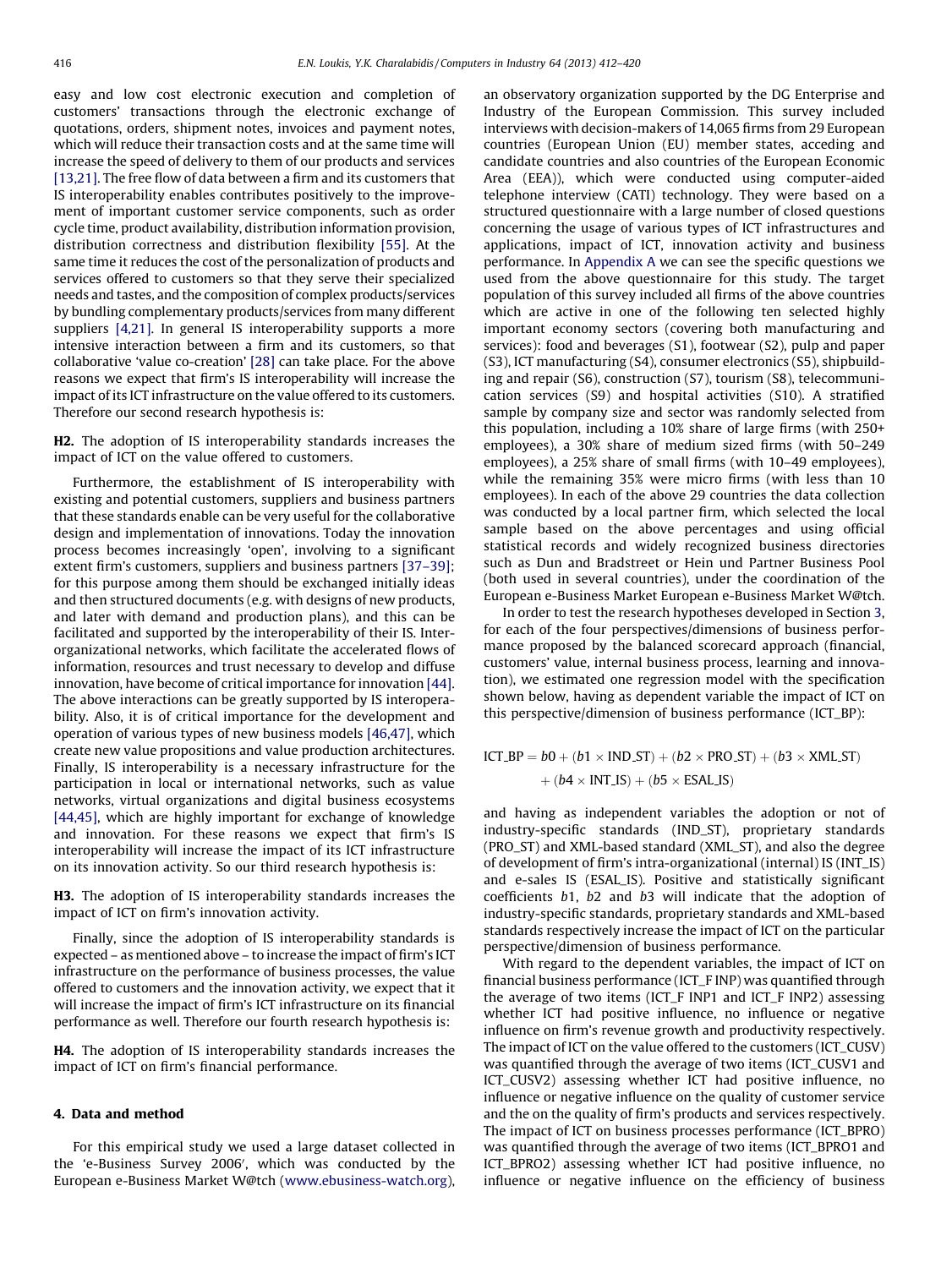<span id="page-5-0"></span>processes and on internal work organization. Such items assessing the perceived influence of ICT on various aspects of business performance have been extensively used in previous empirical IS research (e.g. [\[52–54\]](#page-8-0)). Finally the impact of ICT on firm's innovation activity (ICT\_INNO) was quantified through the average of two dichotomous items (ICT\_INNO1 and ICT\_INNO2) assessing whether the firm had introduced in the last 12 months any ICTbased product/service or process innovation. These items have also previous literature support, having been used in previous empirical IS research (e.g. [\[56,57\]](#page-8-0). The formulas used for the calculation of the above four dependent variables are:

$$
ICT_FIMP = \frac{ICT_FINPI + ICT_FINP2}{2}
$$

$$
ICT_CUSV = \frac{ICT_CUSV1 + ICT_CUSV2}{2}
$$

$$
ICT_BPRO = \frac{ICT_BPRO1 + ICT_BPRO2}{2}
$$

$$
ICT\_INNO = \frac{ICT\_INNO1 + ICT\_INNO2}{2}
$$

while their component items are shown in [Appendix](#page-7-0) A.

Our main independent variables were three dichotomous items (IND\_ST, PRO\_ST and XML\_ST) assessing whether the firm uses industry-specific standards, proprietary standards and XML-based standards respectively in order to exchange data with its customers and suppliers. As mentioned in Section [1](#page-0-0) they correspond to the three main types of IS interoperability standards used today, so it is interesting to examine and compare their impacts on the contribution of ICT to above four important perspectives/dimensions of business performance.

Additionally, taking into account that the main determinants of the impact of firm's ICT infrastructure on business performance is the extent of using IS for supporting its internal processes and also its interaction with the external environment, we have included two additional relevant independent variables focusing on the two most widely used types of IS: the intra-organizational/internal and the e-sales ones. The first was the degree of development of firm's IS (INT\_IS), which was quantified through the average of six items (INT\_IS1 to INT\_IS6) assessing whether the firm has: (a) a basic internal infrastructure: the Intranet and also (b) five important applications supporting fundamental internal functions: enterprise resource planning (ERP) system, accounting software, software for tracking working hours or production time, capacity or inventories management software and software for sharing documents between colleagues or performing collaborative work in an online environment. Such items have been used extensively in previous empirical IS research for measuring the degree of development internal IS (e.g. [\[56,58,59\]](#page-8-0). The second additional independent variable was the degree of development of firm's esales IS (ESAL\_IS), which was quantified through four items (ESAL\_IS1 to ESAL\_IS4) assessing whether the firm uses IS for conducting four important stages of the lifecycle of a sale: for publishing offers to customers, answering calls for proposals or tenders, receiving orders from customers and enabling customers to pay online. These items have also extensive previous literature support [\[58,59\]](#page-8-0). The formulas used for the calculation of the above two composite independent variables are:

$$
INT. IS \frac{INT. IS1 + INT. IS2 + INT. IS3 + INT. IS4 + INT. IS5 + INT. IS6}{6}
$$

$$
ESALIS \frac{ESALIS1 + ESALIS2 + ESALIS3 + ESALIS4}{4}
$$

$$
f_{\rm{max}}
$$

while their component items are shown in [Appendix](#page-7-0) A.

Finally, in order to control for other sector-specific factors affecting the impact of ICT on business performance we also included for the abovementioned ten sectors covered by our survey nine sectoral dummies (since one sector was used as a reference group).

## 5. Results

The abovementioned four regression models were estimated, initially through ordinary least squares (OLS) and then through ordered probit (ordinal regression), using the PASW Statistics 18.00 SPSS statistical software package. The results with respect to the statistical significances of the independent variables were identical, which indicates their robustness. In Table 1 we can see the estimated four models using OLS, having as dependent variables the impacts of ICT on the four business performance perspectives/dimensions proposed by the balanced scorecard approach: financial performance (ICT\_FINP), value offered to customers (ICT\_CUSV), performance of business processes (ICT\_B-PRO) and innovation (ICT\_INNO); for each model we can see the standardized coefficients of the independent variables, which allow a comparison of the effects of them on the dependent variable.

We remark that in all four models the standardized coefficients for all the three examined types of IS interoperability standards (variables IND\_ST, PRO\_ST, XML\_ST) are positive and statistically significant. At the same time in all models the standardized coefficients of the degree of development of internal IS (variable INT\_IS) and e-sales IS (variable ESAL\_IS) are positive and statistically significant as well. Therefore we can conclude that the adoption of industry-specific standards, proprietary standards and XML-based standards for establishing IS interoperability with cooperating firms (e.g. customers, suppliers, and business partners) all increase the positive impact of ICT on the financial performance of the firm, the value offered to the customers, the performance of its business processes and the innovation activity of the firm. So all four research hypotheses H1 to H4 are supported for all the three examined types of IS interoperability standards. These results provide a strong empirical evidence of the multidimensional business value generated by IS interoperability, based on a large dataset.

It is also interesting to compare between the effects of these three types of IS interoperability standards using the corresponding standardized coefficients of the above regression models. We

Table 1

Estimated regression models of the contributions of ICT to financial performance, customers' value, business processes performance and innovation.

|                  | ICT_FINP                    | ICT_CUSV               | ICT_BPRO               | ICT_INNO               |
|------------------|-----------------------------|------------------------|------------------------|------------------------|
| IND_ST           | $0.165$ ***                 | $0.158***$             | $0.156***$             | $0.119$ ***            |
| PRO ST           | $0.037$ <sup>**</sup>       | $0.035$ **             | 0.039                  | 0.043                  |
| XML_ST           | $0.044$ <sup>***</sup>      | 0.030                  | 0.038                  | $0.103$ ***            |
| <b>INT IS</b>    | $0.145$ ***                 | $0.142$ ***            | $0.219$ <sup>***</sup> | $0.173$ ***            |
| <b>ESAL IS</b>   | $0.122$                     | $0.124$ <sup>***</sup> | $0.074$ ***            | $0.176$ <sup>***</sup> |
| DUM <sub>1</sub> | $-0.118$ ***                | $-0.062$ ***           | $-0.063$ ***           | $-0.036$ <sup>*</sup>  |
| DUM <sub>2</sub> | $-0.098$                    | $-0.052$ ***           | $-0.076$               | $-0.032$               |
| DUM <sub>3</sub> | $-0.080\overset{\cdots}{ }$ | $-0.043$ ***           | $-0.026$ ***           | $-0.029$               |
| DUM_4            | $-0.031$                    | $-0.016$ <sup>*</sup>  | $-0.011$               | $0.020^{11}$           |
| DUM_5            | 0.006                       | $0.016^*$              | $-0.009$               | 0.029                  |
| DUM 6            | $-0.029$ ***                | $-0.018$ <sup>**</sup> | 0.003                  | $-0.030$               |
| DUM <sub>7</sub> | $-0.074$ ***                | $-0.071$ ***           | $-0.014$               | $-0.068$               |
| DUM <sub>9</sub> | 0.037                       | $0.041$ ***            | 0.017                  | $0.117$ <sup>***</sup> |
| <b>DUM_10</b>    | $-0.069$                    | $-0.024$ ***           | $-0.015$               | 0.023                  |
| $R^2$            | 0.166                       | 0.161                  | 0.159                  | 0.235                  |

Denotes statistical significance at the 10% level.

Denotes statistical significance at the 5% level.

Denotes statistical significance at the 1% level.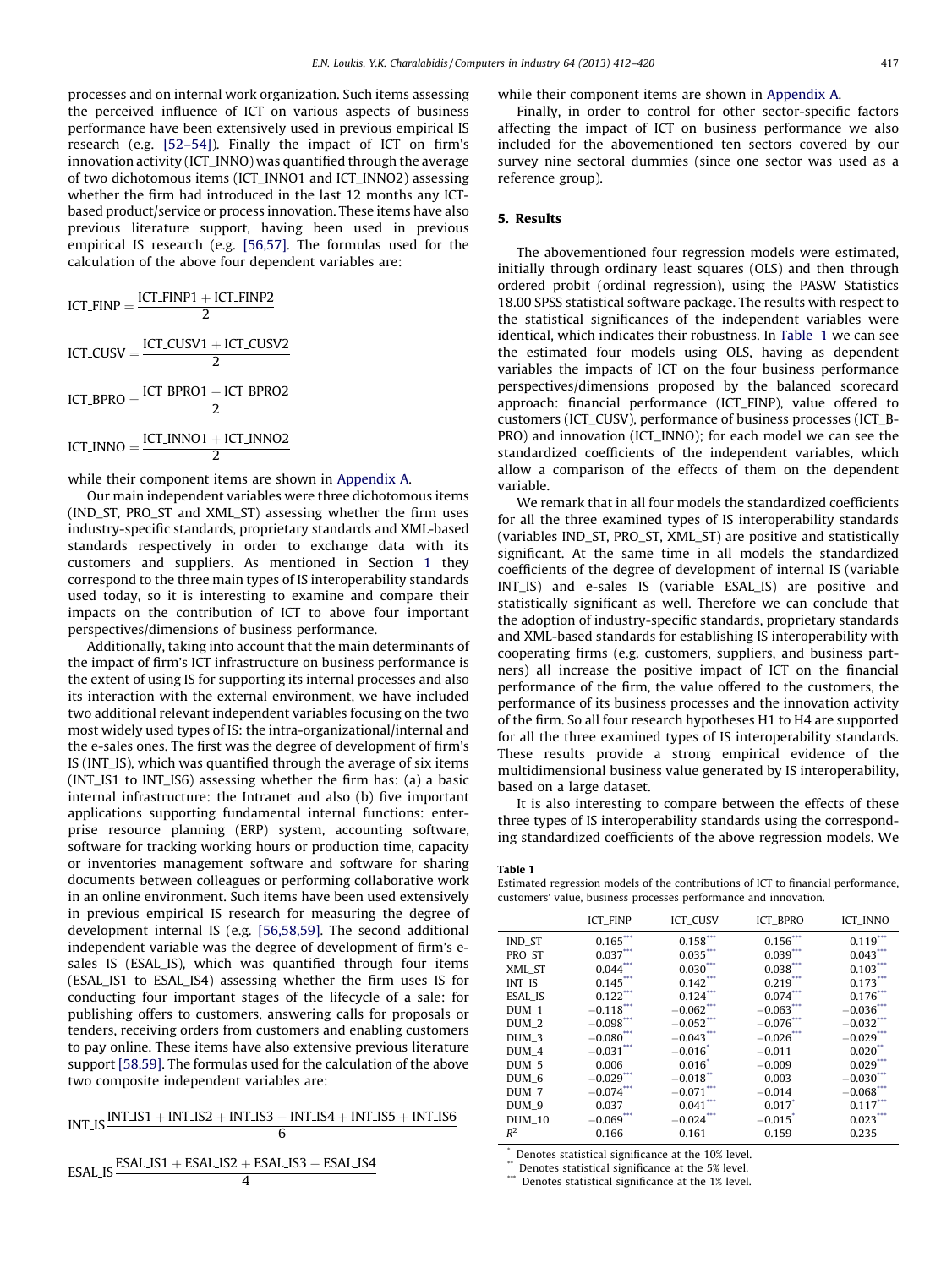<span id="page-6-0"></span>remark that these effects differ significantly. In particular, we can see that the adoption of industry-specific standards leads to the highest increase of the impact of ICT on all the examined perspectives/dimensions of business performance: the corresponding standardized coefficients in the four models (0.165, 0.158, 0.156 and 0.119) are much higher than the ones of the XMLbased standards (0.044, 0.030, 0.038, 0.103 respectively) and the proprietary standards (0.037, 0.035, 0.039, 0.043 respectively). This can be explained if we take into account that industry-specific standards have some characteristics that increase the generated business value:

- 1. As mentioned in Section [1](#page-0-0), they have exactly the whole needed 'depth and breadth' for the particular industry, i.e. they include all the range of the required elements (even specific ones to the particular industry) of the electronic documents exchanged between a firm and its suppliers, customers, sales channels, business partners, etc. (such as orders, invoices, payments, returns, product designs, production plans, and demands); at the same time they do not carry additional elements that would serve other industries. Therefore they enable a fully automated exchange of various types of electronic documents with all the required information, without the need of conversion programmes or human interventions; this reduces significantly costs, improves efficiency and fosters innovation.
- 2. Also, they have high level of applicability, as they are usually adopted by most of the firms belonging to the particular industry and also their suppliers, customers, sales channels, etc. so they can be used for exchanging electronically many different business documents with most of the firms we have transaction and cooperation with (strong network effects).

On the contrary XML-based standards are characterized by even higher levels of applicability, as they are typically crosssectoral, so they can be used for exchanging electronically business documents with firms of not only the same industry, but also other industries as well. However, as mentioned in the Introduction, they lack the needed depth for representing sectorspecific characteristics and information elements, as they have been developed with a 'least common denominator' logic, so they include mainly elements that are common across sectors, and do not provide a ''perfect match'' with needs. For these reasons the adoption of XML-based standards results in a lower increase of the impact of firm's ICT infrastructure on the examined perspectives/ dimensions of business performance in comparison with the industrial standards.

Finally, the proprietary standards usually have extensive 'depth and breadth', but cover mainly the requirements (documents and elements) of the strong creator firm. Also, they are characterized by much lower levels of applicability, as such a standard can be used for establishing IS interoperability only with the creator firm and a small number of firms that adopt it. Usually the adoption of such a standard by a firm is not an initiative of its management, and it is imposed by a strong customer, supplier or business partner. For these reasons the adoption of proprietary standards leads to lower increase of the impact of firm's ICT infrastructure on business performance in comparison with the industrial ones.

Also, it is interesting to examine the magnitudes of the above positive effects of these three types of IS interoperability standards, by comparing them with the corresponding effects of the degree of development of firm's internal and e-sales IS, which are regarded as fundamental determinants of the business value a firm gets from its ICT infrastructure. We remark that the magnitude of the effect of industry-specific standards in the financial performance model is 114% (=0.165/0.145) of the effect of the degree of development of internal IS, which is regarded as the most important determinant of the impact of firm's ICT on business performance; the corresponding percentages in the other three models are 111% in the customers' value model, 71% in the business processes performance model and 69% in the innovation model. This indicates that the adoption of industry-specific standards for establishing IS interoperability with cooperating firms has similar effects on business performance with the degree of development of firm's IS. This indicates that the adoption of industry-specific standards by a firm for establishing IS interoperability with other cooperating firms has similar importance with the degree of development of its internal IS.

We can make a similar comparison with the effects of e-sales IS. We remark that the magnitude of the effect of industry-specific standards in the financial performance model it is 135% (=0.165/ 0.122) of the effect of the degree of development of its e-sales IS, which is regarded as another highly important and beneficial type of IS increasingly used by firms; the corresponding percentages in the other three models are 127% in the customers' value model, 211% in the business processes performance model and 68% in the innovation model. This indicates that the adoption of industryspecific standards for establishing IS interoperability with cooperating firms has stronger effects on business performance (with the only exception of innovation performance) than the degree of development of firm's e-sales IS.

Finally, we remark that most of the coefficients of the sectoral dummies are statistically significant, which indicates that there are sector-specific factors that affect the impact of ICT on business performance, and this makes the inclusion of sectoral dummies in such regressions necessary.

#### 6. Conclusions

Previous research has identified and discussed various dimensions of business value generated by IS interoperability, however empirical testing and investigation of them has been quite limited. Responding to this challenge in the previous sections has been presented an empirical investigation of the business value generated by the adoption of IS interoperability standards along the four business performance dimensions proposed by the wellestablished balanced scorecard approach [\[6–9\],](#page-8-0) based on a large dataset. It has been concluded that the adoption of industryspecific standards, proprietary standards or XML-based standards for establishing IS interoperability with cooperating firms (e.g. customers, suppliers, and business partners) all increase the positive impact of ICT on the financial performance of the firm, the value offered to the customers, the performance of its business processes and the innovation activity of the firm. These conclusions are in the same direction with the ones of the few previous empirical studies on IS interoperability business value, which have found that the adoption of IS interoperability standards results in business benefits of both operational and strategic nature [\[50\],](#page-8-0) and also reduces the effort required for B2B integration of IS [\[51\];](#page-8-0) however, our study has examined a wider range of business performance perspectives/dimensions, including innovation performance, and is based on a much larger dataset collected from firms of 25 European countries.

Another useful contribution of our study is that it has compared the three main types of IS interoperability standards as to their effects on the above four business performance dimensions; this revealed significant differences among them. In particular, the adoption of industry-specific IS interoperability standards has much higher impacts on the above business performance dimensions than the adoption of XML-based or proprietary standards; this is due to a combination of useful characteristics that the industrial standards possess: they have on one hand exactly the whole needed ''depth and breadth'' for the particular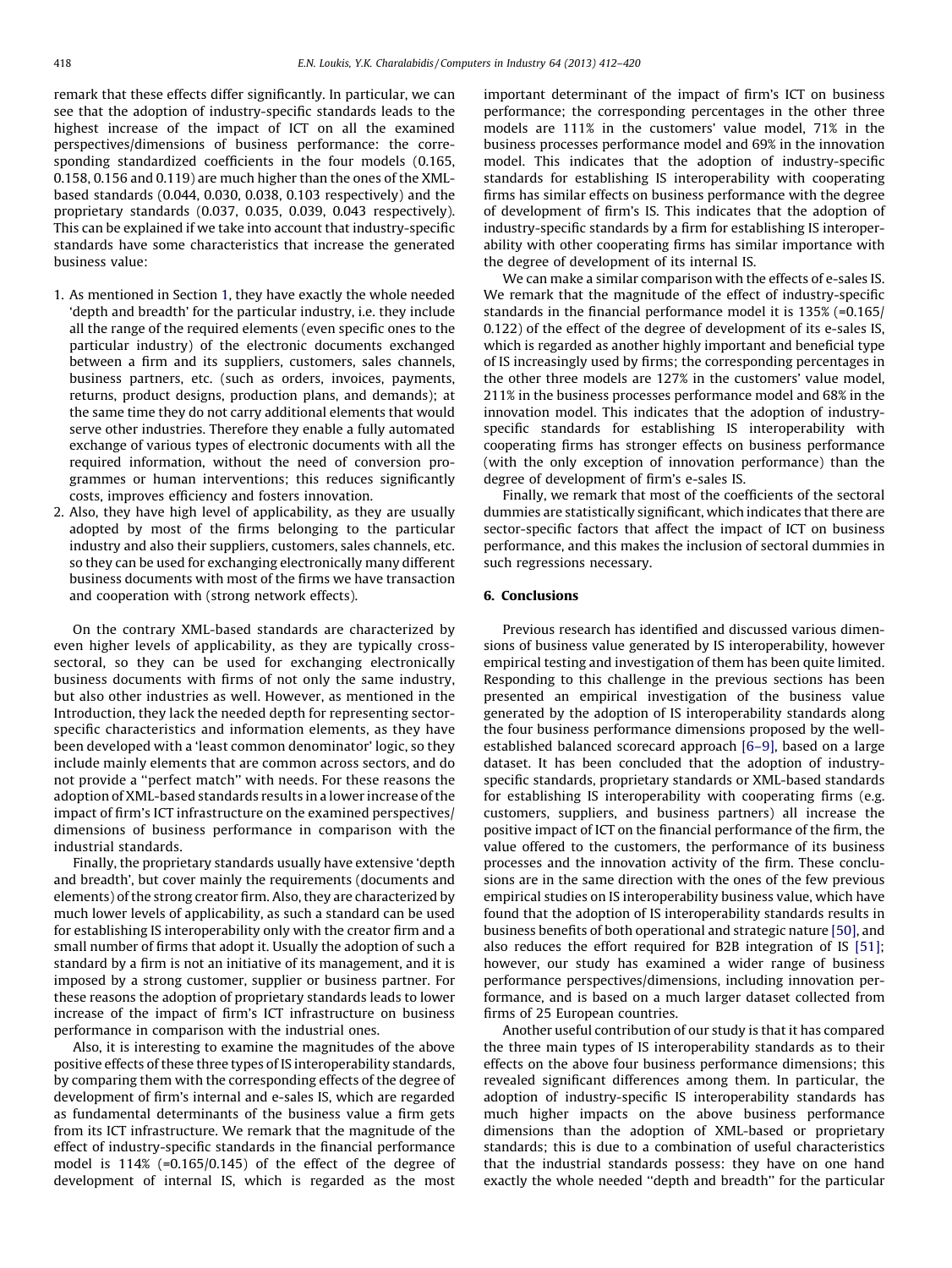<span id="page-7-0"></span>industry, and on the other hand high level of applicability, which result in higher levels of business value generation.

Another interesting contribution of this study is that it assesses the magnitudes of these positive effects of the examined types of IS interoperability standards in a 'pragmatic' manner, by comparing them with the corresponding ones of the 'classical' determinants of ICT business value at firm level: the degree of development of firm's intra-organizational/internal and e-sales IS. We have found that the effects of the industry-specific IS interoperability standards are quite strong, being of similar magnitude with the corresponding effects of the degree of development of the internal IS, and of higher magnitude than the corresponding effects of the degree of development of the e-sales IS. The above results provide valuable empirical evidence of the multidimensional business value generated by IS interoperability, its big magnitude and its strong dependence on the type and the characteristics of the IS interoperability standards adopted.

Our study has interesting implications for IS research and management. It provides a framework for future empirical research on the business value of various IS interoperability architectures, frameworks, methods and standards, which is based on the well-established balanced scorecard approach; also, this framework allows a comparison of the business value generated by various IS interoperability architectures, frameworks, methods and standards with the business value generated by the development of various types of IS (which are regarded as the main ICT value generators). Furthermore, the strength of the effects of adopting such standards on financial, operational and innovation performance of firms indicates that future research on IS business value should take into account the levels of interoperability that firm's ICT infrastructures provide as highly important variables. With respect to IS management practice, our conclusions indicate that it is necessary to put strong emphasis not only on developing the functionality and capabilities of firm's IS of various types, but also on establishing interoperability of them with the ones of other cooperating firms, taking into account the high business value that IS interoperability generates. However, since IS interoperability is an infrastructure, which facilitates and drives various advanced and highly beneficial business practices (such as the ones discussed in Section [2](#page-1-0)), the level of business value it generates depends on the extent of exploiting the above capabilities offered by IS interoperability for introducing these practices. But this is out of the control of IS management, as it is responsibility of other departments' management to decide on the introduction or not of such practices. Therefore IS management should develop good relations and systematic collaboration with the management of the other departments, so that they can examine together the advantages and disadvantages of introducing such practices by exploiting the capabilities offered by IS interoperability. Finally, in order to maximize IS interoperability business value IS managers should select and adopt appropriate standards characterized by extensive 'depth and breadth' (i.e. cover all required business documents and elements) and also wide applicability.

Further empirical research is required on the business value that IS interoperability generates, examining various existing IS interoperability architectures, frameworks, methods and standards. It is important to investigate empirically the business value not only of the 'technical' interoperability, but also of the 'organizational' interoperability as well, and their complementarities. Furthermore, it is necessary to understand better the mediators of the relations between various IS interoperability architectures/frameworks/methods/standards adoption and business performance. In this direction it would be useful to examine the mediating role in these relations of the advanced business practices facilitated by IS interoperability, which have been mentioned in Section [2](#page-1-0) (e.g. using structural equations modelling techniques); this would enable a better understanding of how IS interoperability business value is generated and how it can be increased.

# Appendix A

Survey questions used for measuring the dependent and independent variables.

| Variable                                                         | Items                                                                                                                                                                                                                                                                                                                                                                                                                  |
|------------------------------------------------------------------|------------------------------------------------------------------------------------------------------------------------------------------------------------------------------------------------------------------------------------------------------------------------------------------------------------------------------------------------------------------------------------------------------------------------|
| Impact of ICT on<br>financial performance<br>$(ICT_FIMP)$        | ICT_FINP1: has ICT had a positive, negative or no<br>influence on revenue growth?<br>ICT_FINP2: has ICT had a positive, negative or no<br>influence on the productivity of your company?                                                                                                                                                                                                                               |
| Impact of ICT on value<br>offered to customers<br>(ICT_CUSV)     | ICT_CUSV1: has ICT had a positive, negative or no<br>influence on the quality of customer service?<br>ICT_CUSV2: has ICT had a positive, negative or no<br>influence on the quality of your products and<br>services?                                                                                                                                                                                                  |
| Impact of ICT on business<br>processes performance<br>(ICT BPRO) | <b>ICT_BPRO1</b> : has ICT had a positive, negative or no<br>influence on the efficiency of your business<br>processes?<br><b>ICT_BPRO2</b> : has ICT had a positive, negative or no<br>influence on the internal work organization of                                                                                                                                                                                 |
| Impact of ICT on<br>innovation (ICT_INNO)                        | your company?<br>ICT_INNO1: during the past 12 months have you<br>launched any new or substantially improved<br>product or services directly related to or enabled<br>by information or communication technology?<br>ICT_INNO2: during the past 12 months have you<br>introduced any new or substantially improved<br>internal processes directly related to or enabled<br>by information or communication technology? |
| XML-based standards<br>adoption (XML)                            | Do you use <b>XML</b> -based standards for exchanging<br>data with your buyers and suppliers?                                                                                                                                                                                                                                                                                                                          |
| Industry-specific standards<br>adoption (IND_ST)                 | Do you use industry-specific standards for<br>exchanging data with your buyers and suppliers?                                                                                                                                                                                                                                                                                                                          |
| Proprietary standards<br>adoption (PRO_ST)                       | Do you use proprietary standards for exchanging<br>data with your buyers and suppliers?                                                                                                                                                                                                                                                                                                                                |
| Internal IS degree of<br>development (INT_IS)                    | INT_IS1: do you use an Intranet?<br><b>INT_IS2</b> : do you use an ERP system (that is<br>enterprise resource planning system)?<br>INT_IS3: do you use accounting software (other<br>than a spreadsheet)?<br>Do you use online applications<br>INT_IS4: to share documents between colleagues<br>or to perform collaborative work in an online<br>environment?                                                         |
|                                                                  | <b>INT_IS5:</b> to track working hours or production<br>time?                                                                                                                                                                                                                                                                                                                                                          |
| E-sales IS degree of<br>development (ESAL_IS)                    | <b>INT_IS6</b> : to manage capacity or inventories?<br>Do you use IT solutions for:<br><b>ESAL_IS1</b> : publishing offers to customers?<br><b>ESAL_IS2</b> : answering calls for proposals or<br>tenders?<br><b>ESAL_IS3</b> : receiving orders from customers?<br><b>ESAL_IS4:</b> enabling customers to pay online for<br>ordered products or services?                                                             |

### References

- [1] Institute of Electrical and Electronics Engineers (IEEE), IEEE Standard Computer Dictionary: A Compilation of IEEE Standard Computer Glossaries, 1990.
- [2] European Commission, Communication from the Commission to the European Parliament, the Council, the European Economic and Social Committee and the Committee of the Regions – A Digital Agenda for Europe, COM, Brussels, 2010 , p. 245.
- [3] European Commission, Communication from the Commission EUROPE 2020 – A Strategy for Smart, Sustainable and Inclusive Growth, COM, Brussels, 2010 , p. 2020.
- [4] M.S. Li, S. Crave, A. Grilo, R. Van den Berg (Eds.), Unleashing the Potential of the European Knowledge Economy–Value Proposition for Enterprise Interoperability, European Commission, Information Society and Media, Brussels, 2008.
- M.S. Li, R. Cabral, G. Doumeingts, K. Popplewell (Eds.), Enterprise Interoperability Research Roadmap, European Commission, Information Society and Media, Brussels, 2006.